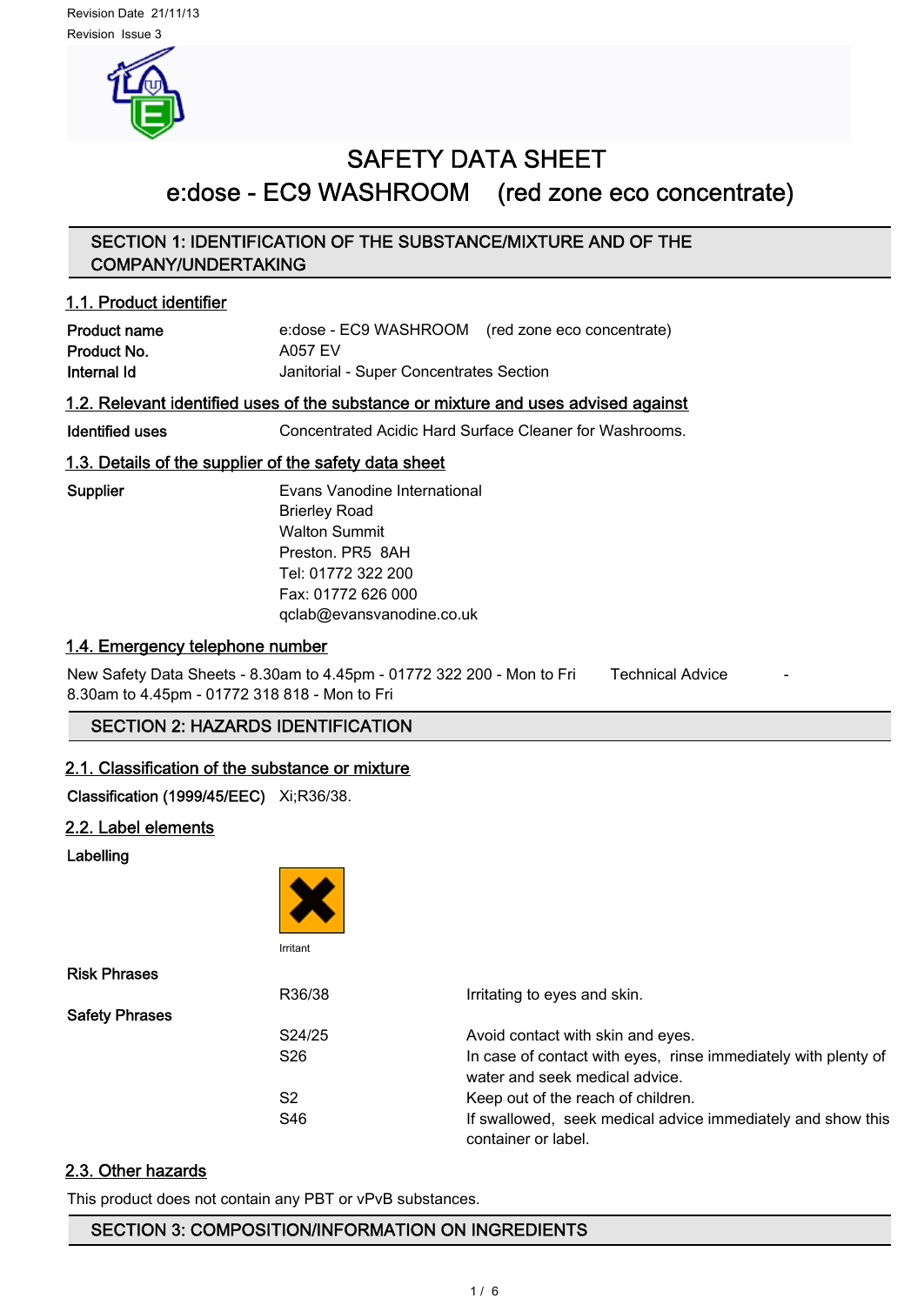# 3.2. Mixtures

| <b>CITRIC ACID</b>                                                                  |                   |                                                    | 20-25%   |
|-------------------------------------------------------------------------------------|-------------------|----------------------------------------------------|----------|
| CAS-No.: 77-92-9                                                                    | EC No.: 201-069-1 |                                                    |          |
| Classification (EC 1272/2008)<br><b>Skin Irrit. 2 - H315</b><br>Eye Irrit. 2 - H319 |                   | Classification (67/548/EEC)<br>Xi;R36/38.          |          |
| ALCOHOL (C9-C11) ETHOXYLATE (6EO)                                                   |                   |                                                    | 5-10%    |
| CAS-No.: 68439-45-2                                                                 | EC No.:           |                                                    |          |
| Classification (EC 1272/2008)<br><b>Acute Tox. 4 - H302</b><br>Eye Dam. 1 - H318    |                   | Classification (67/548/EEC)<br>Xn;R22.<br>Xi;R41.  |          |
| <b>COCAMIDOPROPYL BETAINE</b>                                                       |                   |                                                    | $1 - 5%$ |
| CAS-No.: 61789-40-0                                                                 | EC No.: 263-058-8 |                                                    |          |
| Classification (EC 1272/2008)<br>Eye Dam. 1 - H318<br>TI FUT 10 UPD 111 1011        |                   | Classification (67/548/EEC)<br>Xi;R41.<br><u>.</u> |          |

The Full Text for all R-Phrases and Hazard Statements are Displayed in Section 16.

# SECTION 4: FIRST AID MEASURES

# 4.1. Description of first aid measures

#### Inhalation

Not relevant Unlikely route of exposure as the product does not contain volatile substances. In case of inhalation of spray mist: Move person into fresh air and keep at rest.

#### Ingestion

DO NOT INDUCE VOMITING! Drink a few glasses of water or milk. Get medical attention.

# Skin contact

Wash skin thoroughly with soap and water. Get medical attention if irritation persists after washing.

#### Eye contact

Promptly wash eyes with plenty of water while lifting the eye lids. Continue to rinse for at least 15 minutes. Get medical attention if any discomfort continues.

# 4.2. Most important symptoms and effects, both acute and delayed

#### General information

The severity of the symptoms described will vary dependant of the concentration and the length of exposure.

#### Inhalation

Irritation of nose, throat and airway.

# Ingestion

May cause discomfort if swallowed.

#### Skin contact

Skin irritation. Prolonged skin contact may cause redness and irritation.

#### Eye contact

May cause temporary eye irritation. Prolonged contact may cause redness and/or tearing.

# 4.3. Indication of any immediate medical attention and special treatment needed

Treat Symptomatically.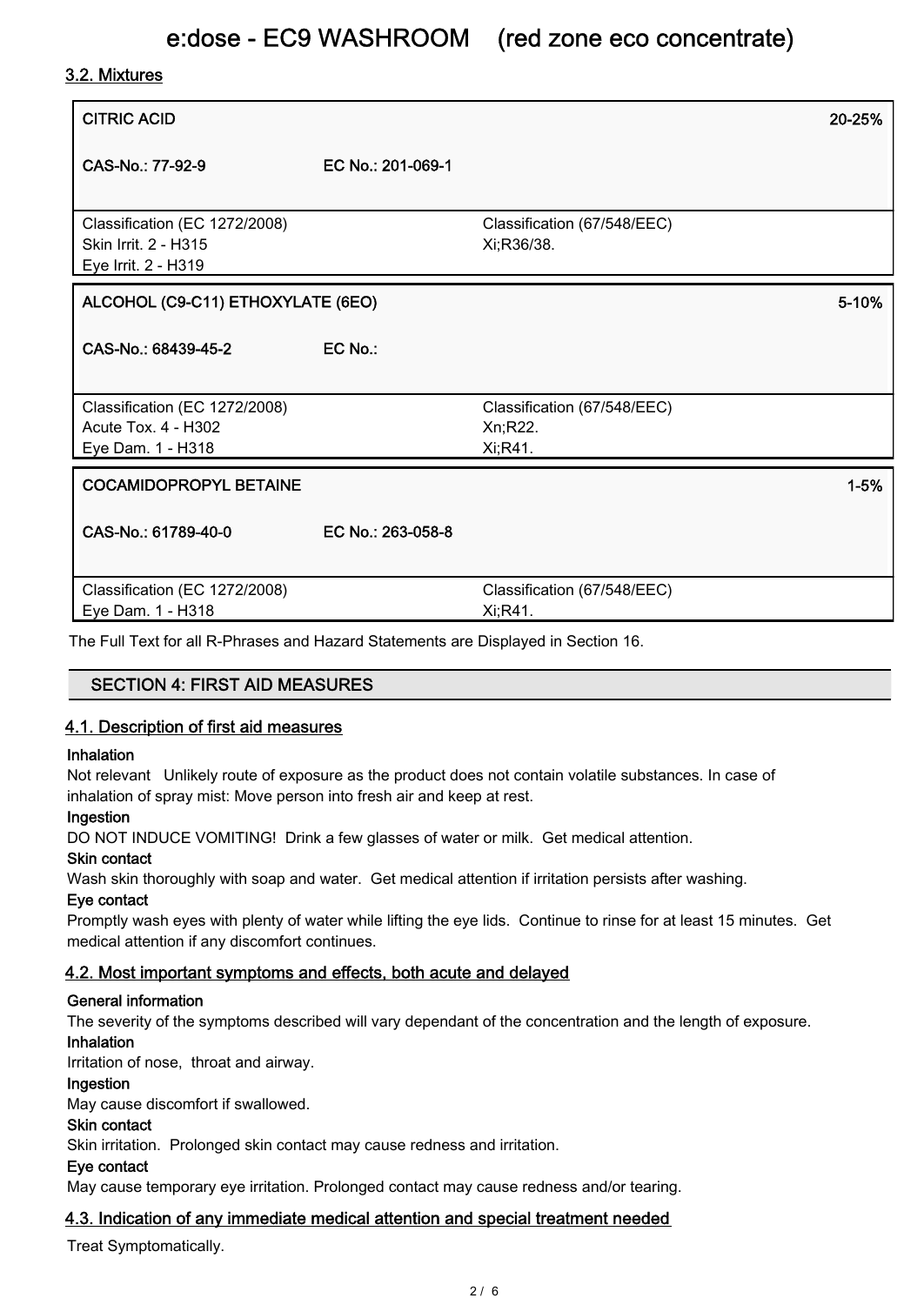# SECTION 5: FIREFIGHTING MEASURES

# 5.1. Extinguishing media

## Extinguishing media

This product is not flammable. Use fire-extinguishing media appropriate for surrounding materials.

## 5.2. Special hazards arising from the substance or mixture

### Specific hazards

When heated and in case of fire, harmful vapours/gases may be formed.

# 5.3. Advice for firefighters

#### Protective equipment for fire-fighters

Self contained breathing apparatus and full protective clothing must be worn in case of fire.

# SECTION 6: ACCIDENTAL RELEASE MEASURES

# 6.1. Personal precautions, protective equipment and emergency procedures

Avoid contact with skin and eyes.

# 6.2. Environmental precautions

Spillages or uncontrolled discharges into watercourses must be IMMEDIATELY alerted to the Environmental Agency or other appropriate regulatory body.

# 6.3. Methods and material for containment and cleaning up

Small quantities may be flushed to drains with plenty of water. Large Spillages: Pick up with vacuum or absorbent solid, store in closed container for disposal.

# 6.4. Reference to other sections

For personal protection, see section 8.

# SECTION 7: HANDLING AND STORAGE

# 7.1. Precautions for safe handling

Avoid contact with skin and eyes.

# 7.2. Conditions for safe storage, including any incompatibilities

Store at moderate temperatures in dry, well ventilated area. Keep in original container. Store away from: Oxidising material.

# 7.3. Specific end use(s)

The identified uses for this product are detailed in Section 1.2.

#### Usage Description

See Product Information Sheet & Label for detailed use of this product.

# SECTION 8: EXPOSURE CONTROLS/PERSONAL PROTECTION

# 8.1. Control parameters

#### Ingredient Comments

No exposure limits noted for ingredient(s).

# 8.2. Exposure controls

#### Engineering measures

Not relevant

#### Respiratory equipment

Respiratory protection not required.

# Hand protection

For prolonged or repeated skin contact use suitable protective gloves. (Household rubber gloves.)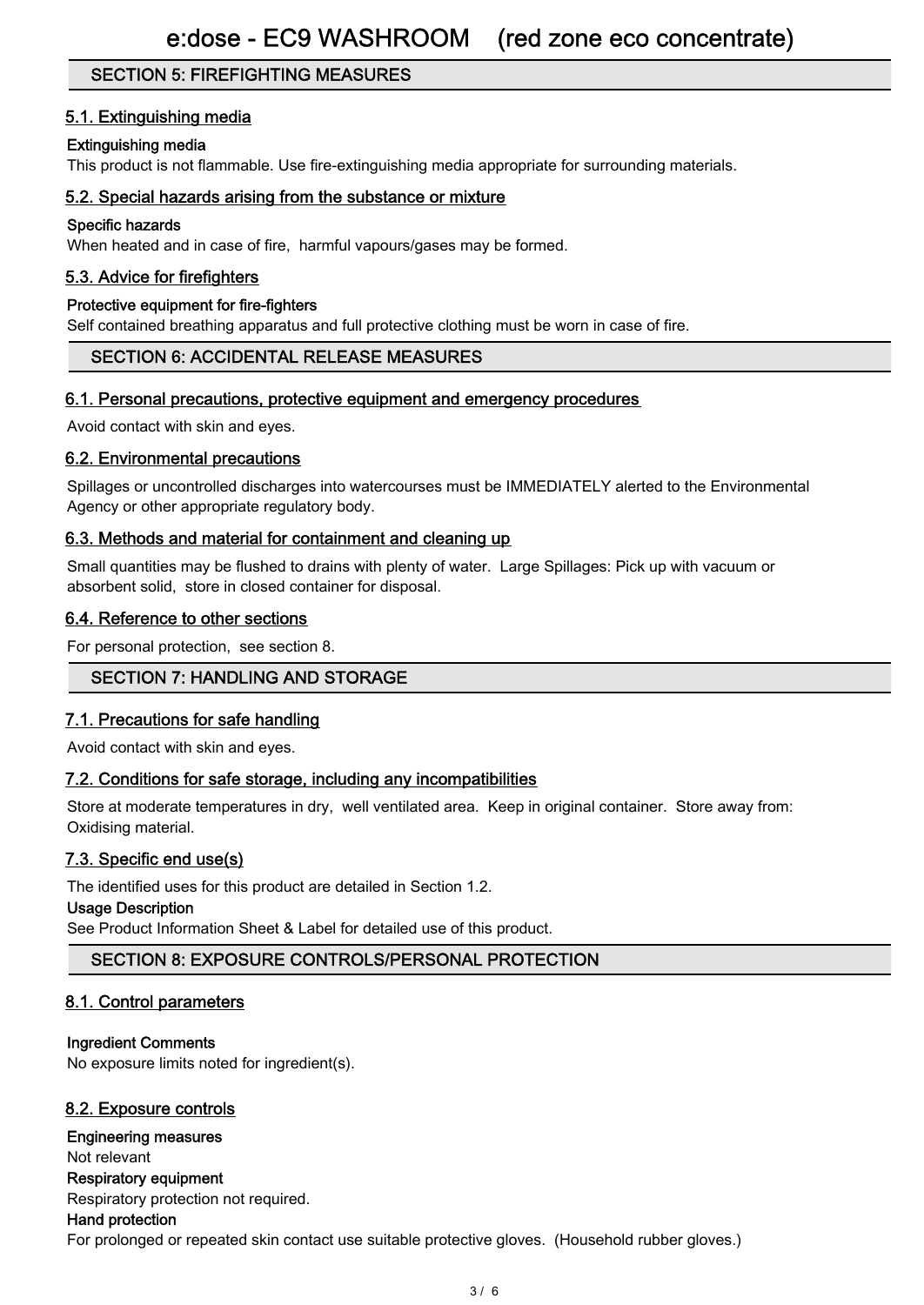# Eye protection

Eye protection recommended.

## Other Protection

Wear appropriate clothing to prevent any possibility of skin contact.

# SECTION 9: PHYSICAL AND CHEMICAL PROPERTIES

# 9.1. Information on basic physical and chemical properties

| Clear Liquid                             |
|------------------------------------------|
| Dark, Red.                               |
| Citrus.                                  |
| Soluble in water.                        |
| Initial boiling point and boiling<br>101 |
|                                          |
| -1                                       |
| 1.105 @ 20 °c                            |
| 1.60                                     |
| boils without flashing                   |
|                                          |

# 9.2. Other information

None.

# SECTION 10: STABILITY AND REACTIVITY

# 10.1. Reactivity

Reacts with alkalis and generates heat.

# 10.2. Chemical stability

No particular stability concerns.

# 10.3. Possibility of hazardous reactions

See sections 10.1, 10.4 & 10.5

# 10.4. Conditions to avoid

There are no known conditions that are likely to result in a hazardous situation.

# 10.5. Incompatible materials

# Materials To Avoid

Concentrated alkaline materials. Chlorine releasing materials will liberate toxic chlorine gas.

# 10.6. Hazardous decomposition products

No hazardous decomposition products.

# SECTION 11: TOXICOLOGICAL INFORMATION

# 11.1. Information on toxicological effects

#### Toxicological information

We have not carried out any animal testing, therefore we have no Toxicological Data specifically for this product. The Toxicological Data, where provided by the raw material manufacturer, can be made available on request.

#### Other Health Effects

Low oral toxicity, but ingestion may cause irritation of the gastro-intestinal tract.

# SECTION 12: ECOLOGICAL INFORMATION

#### **Ecotoxicity**

Not regarded as dangerous for the environment.

# 12.1. Toxicity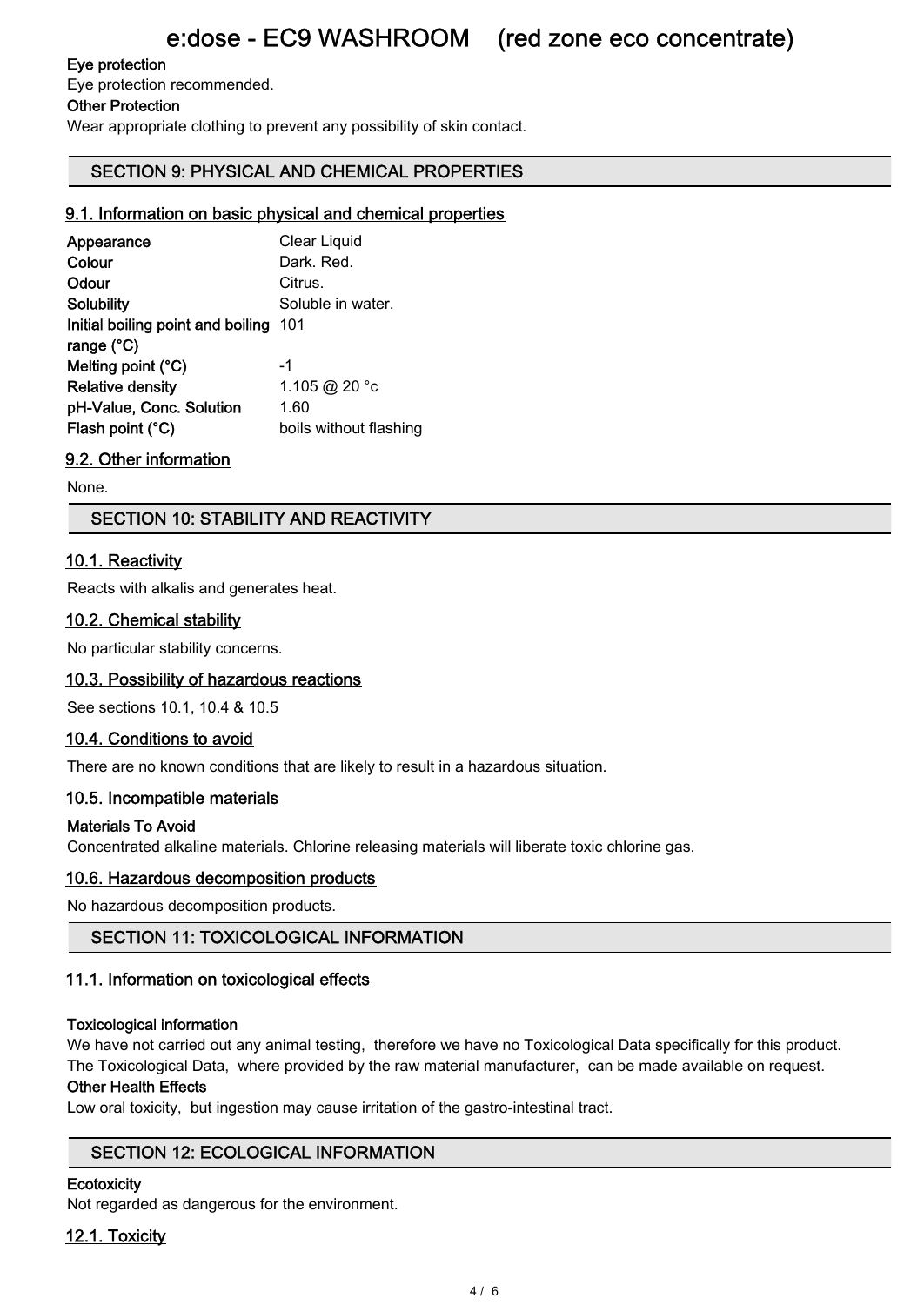# e:dose - EC9 WASHROOM (red zone eco concentrate)

We have not carried out any Aquatic testing, therefore we have no Aquatic Toxicity Data specifically for this product. The Aquatic Toxicity Data, where provided by the raw material manufacturer for ingredients with aquatic toxicity, can be made available on request.

# 12.2. Persistence and degradability

# **Degradability**

The surfactant(s) contained in this preparation complies(comply) with the biodegradability criteria as laid down in Regulation (EC) No.648/2004 on detergents. Data to support this assertion are held at the disposal of the competent authorities of the Member States and will be made available to them, at their direct request or at the request of a detergent manufacturer.

# 12.3. Bioaccumulative potential

# Bioaccumulative potential

The product does not contain any substances expected to be bioaccumulating.

# 12.4. Mobility in soil

Mobility:

Not known.

# 12.5. Results of PBT and vPvB assessment

This product does not contain any PBT or vPvB substances.

# 12.6. Other adverse effects

Not known.

# SECTION 13: DISPOSAL CONSIDERATIONS

# 13.1. Waste treatment methods

Discharge used solutions to drain. Small amounts (less than 5 Litres) of unwanted product may be flushed with water to sewer. Larger volumes must be sent for disposal as special waste. Rinse out empty container with water and consign to normal waste.

# SECTION 14: TRANSPORT INFORMATION

General **General** Not classified for Transport.

14.1. UN number

14.2. UN proper shipping name

- 14.3. Transport hazard class(es)
- 14.4. Packing group

# 14.5. Environmental hazards

# 14.6. Special precautions for user

# 14.7. Transport in bulk according to Annex II of MARPOL73/78 and the IBC Code

# SECTION 15: REGULATORY INFORMATION

# 15.1. Safety, health and environmental regulations/legislation specific for the substance or

#### mixture

#### Guidance Notes

Workplace Exposure Limits EH40.